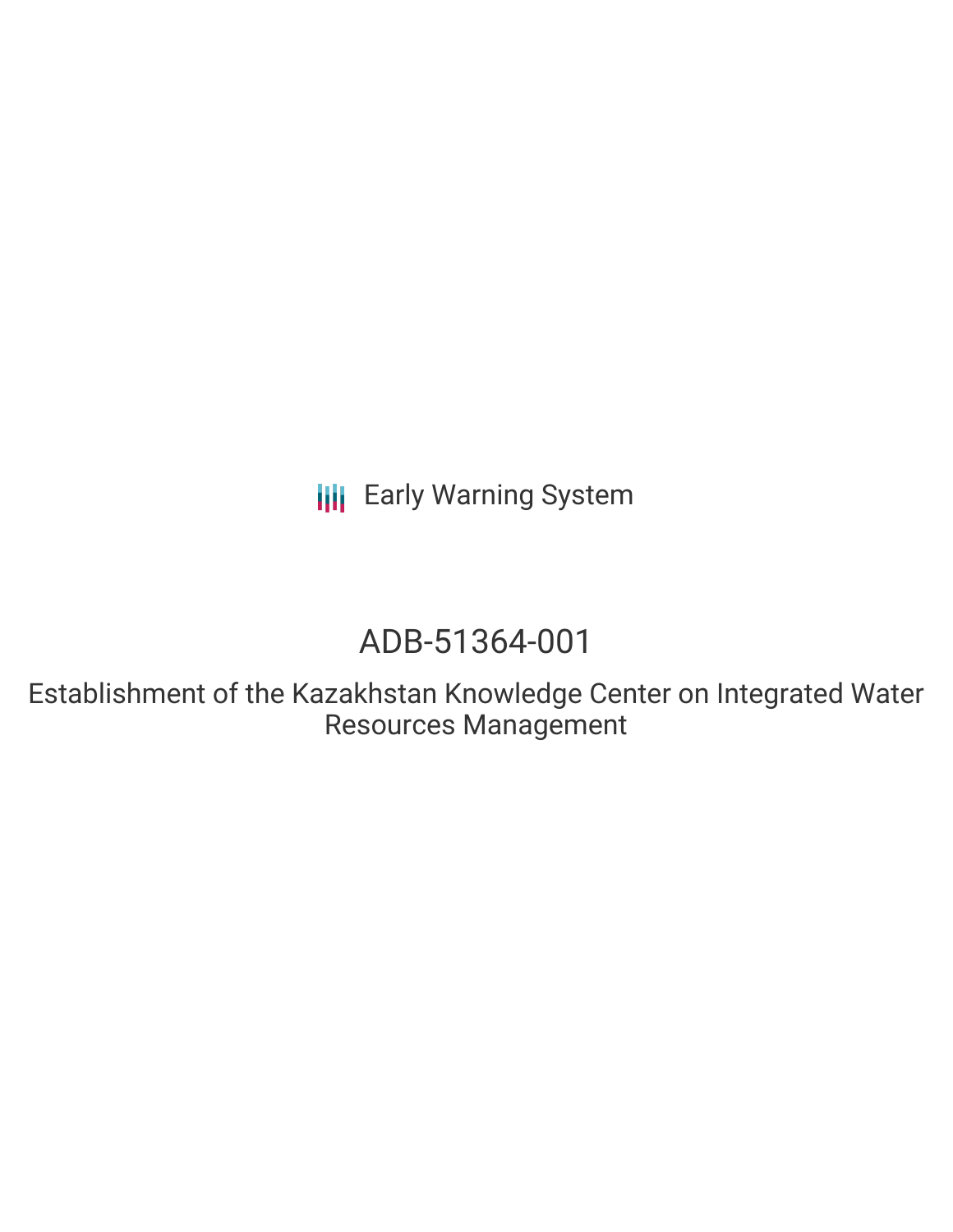

## **Quick Facts**

| <b>Countries</b>               | Kazakhstan                   |
|--------------------------------|------------------------------|
| <b>Financial Institutions</b>  | Asian Development Bank (ADB) |
| <b>Status</b>                  | Approved                     |
| <b>Bank Risk Rating</b>        | U                            |
| <b>Voting Date</b>             | 2017-12-11                   |
| <b>Borrower</b>                | Government of Kazakhstan     |
| <b>Sectors</b>                 | Agriculture and Forestry     |
| <b>Investment Type(s)</b>      | <b>Advisory Services</b>     |
| <b>Investment Amount (USD)</b> | \$0.23 million               |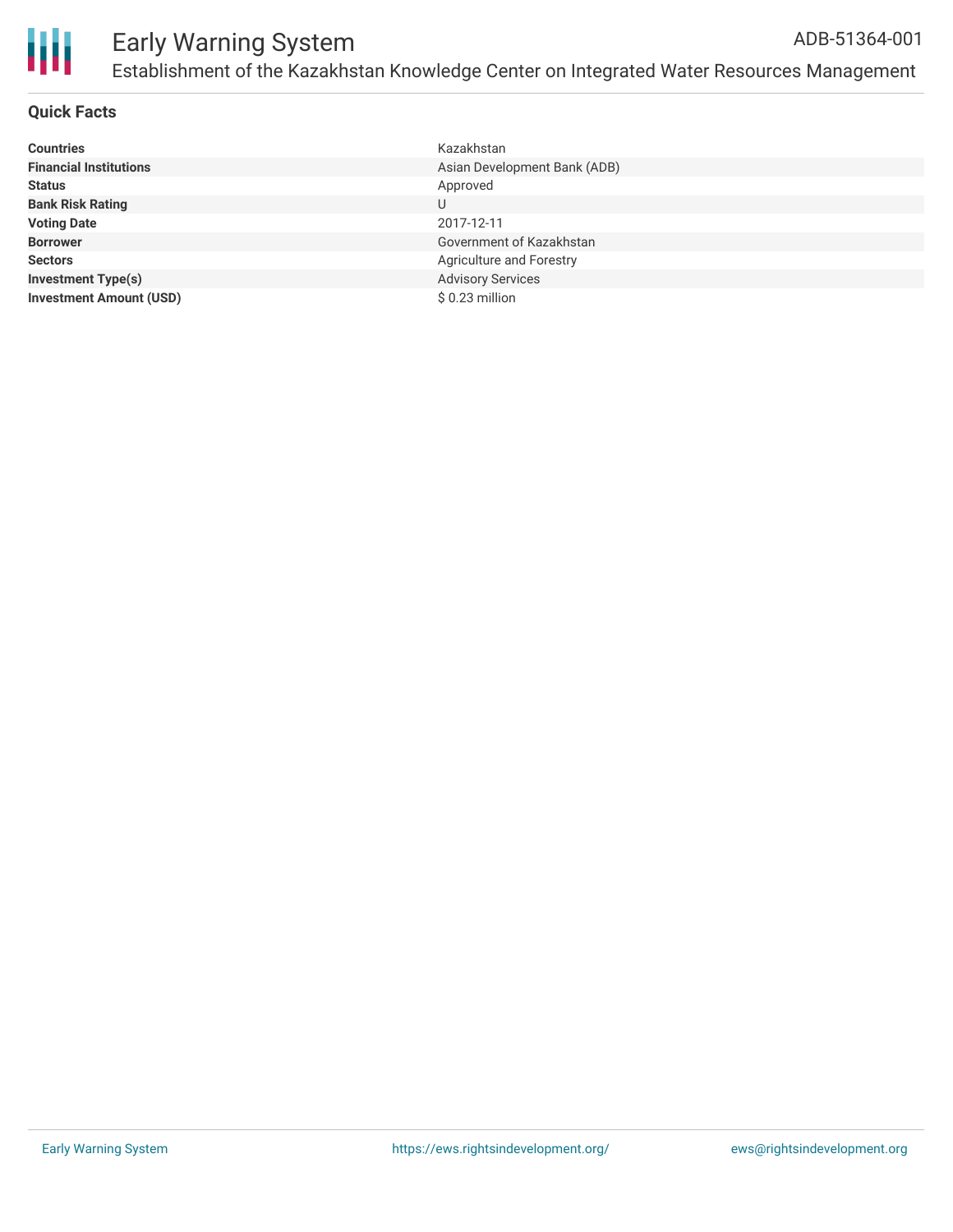

### **Project Description**

According to ADB website, the TA will finance: (i) the preparation of a strategy, road map and work plan related to the creation of the Center, including its institutional structure, aim, objectives, activities, budget, financial plan, staffing, and business model; (ii) the delivery of a report analyzing knowledge gaps the Center is meant to fill, given the organization of IWRM functions across various institutions in Kazakhstan; and (iii) the identification and implementation in collaboration with international knowledge partners of two pilot projects promoting technological enhancement in IWRM areas, such as improving agriculture productivity, flood management, or the delivery of drinking water supply in urban and rural areas, which could serve as examples of the services the Centre will be able to provide once fully functional.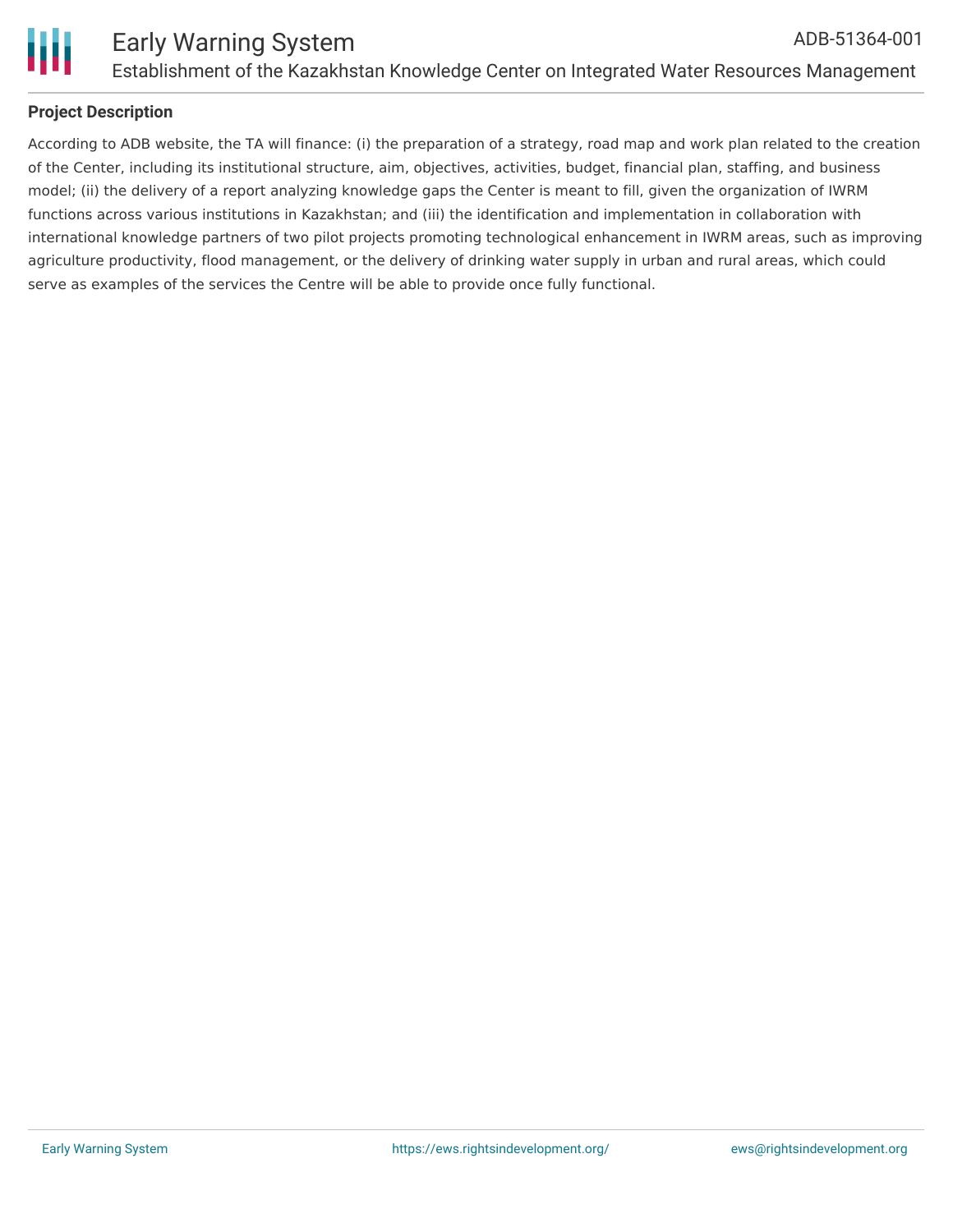

#### **Investment Description**

Asian Development Bank (ADB)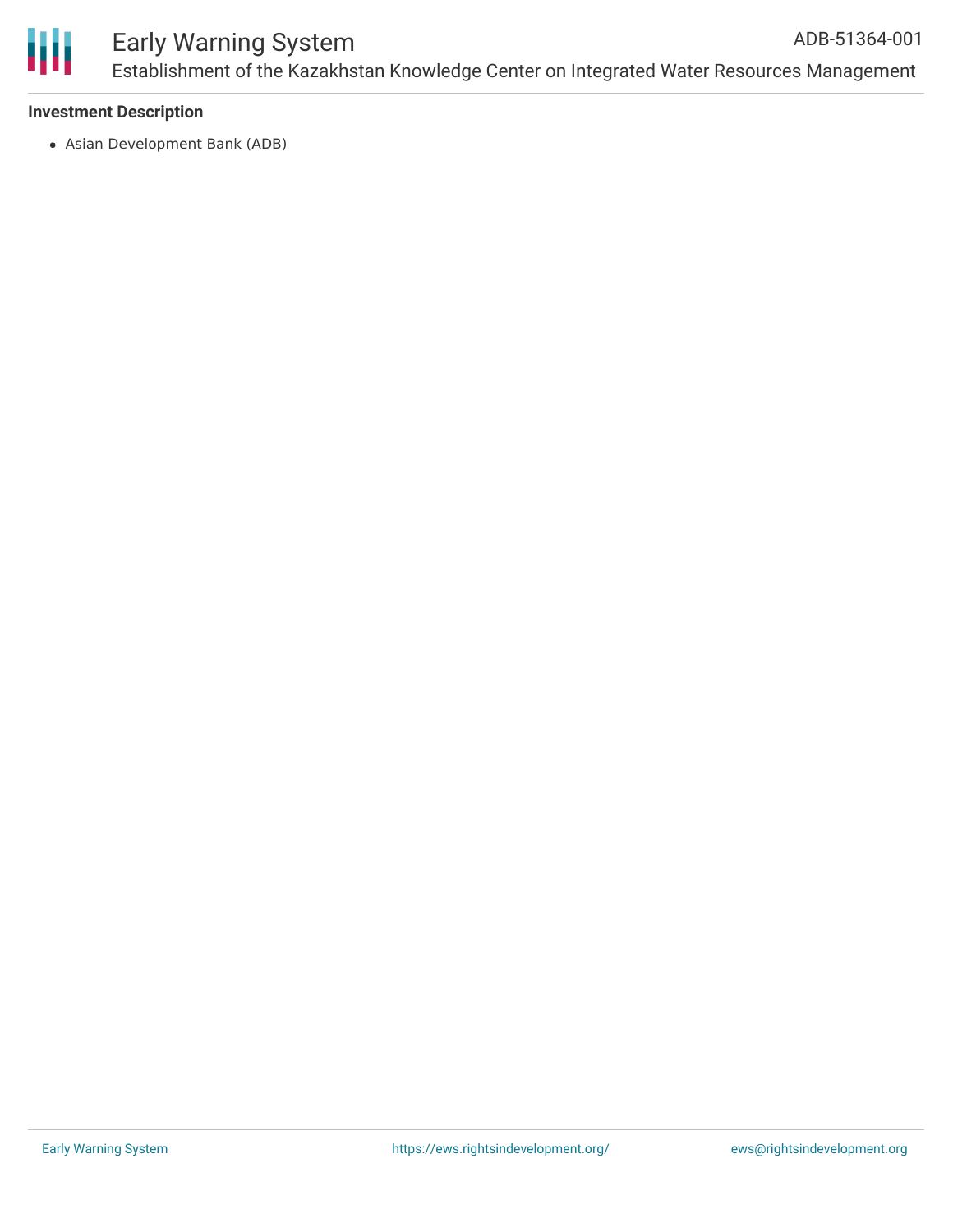#### **Contact Information**

#### **Executing Agency: Ministry of Agriculture**

36 Kenesary Street, 010000 Astana, Kazakhstan No contact information provided at the time of disclosure.

#### **ACCOUNTABILITY MECHANISM OF ADB**

The Accountability Mechanism is an independent complaint mechanism and fact-finding body for people who believe they are likely to be, or have been, adversely affected by an Asian Development Bank-financed project. If you submit a complaint to the Accountability Mechanism, they may investigate to assess whether the Asian Development Bank is following its own policies and procedures for preventing harm to people or the environment. You can learn more about the Accountability Mechanism and how to file a complaint at: http://www.adb.org/site/accountability-mechanism/main